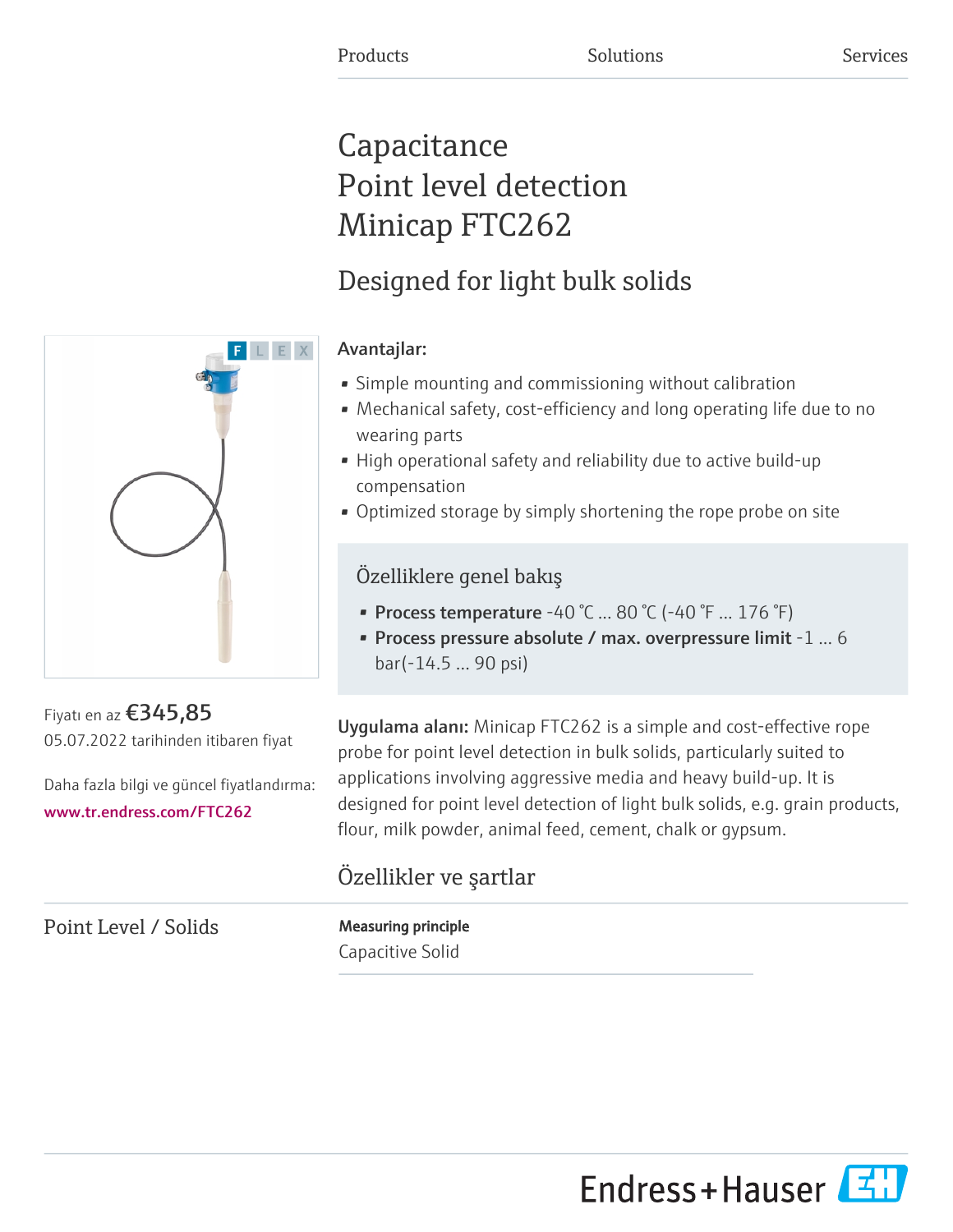#### Point Level / Solids Characteristic / Application

No calibration on start-up Active build-up compensation Mechanically robust The rope probe can be shortened (optimum matching to the measuring point)

#### Specialities

Rope shortening parts to be supplied by the customer

#### Supply / Communication

10,8 ... 45V DC, DC-PNP 3-wire 20 ... 253V AC, or 20 ... 55V DC, Relay output

#### Ambient temperature

 $-40$  °C ... 80 °C( $-40$  °F ... 176 °F)

#### Process temperature

-40 °C ... 80 °C (-40 °F ... 176 °F)

#### Process pressure absolute / max. overpressure limit

-1 ... 6 bar(-14.5 ... 90 psi)

#### Main wetted parts

PPS = Polyphenylene sulphide (glass fibre content approx. 40%)

# Max. tensile strength

3000 N

#### Process connection

R 1 1/2 NPT 1 1/2

#### Sensor length

min. 500 mm (20"), max 6000 mm (236")